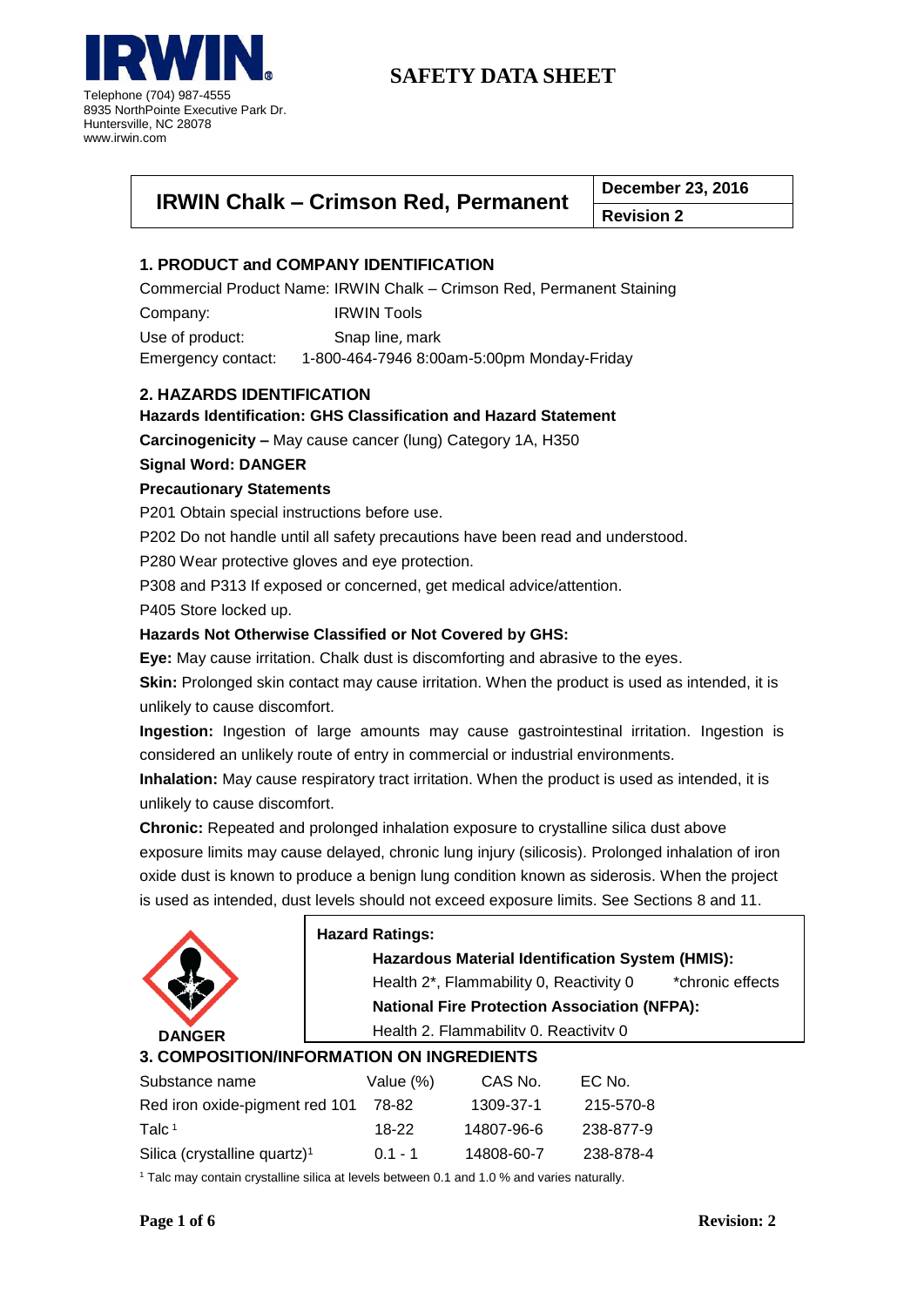#### IRWIN Chalk – Crimson Red, Permanent

### **4. FIRST AID MEASURES**

**Inhalation:** Remove from exposure and move to fresh air immediately. Encourage the patient to blow nose to ensure clear breathing passages. If not breathing, give artificial respiration. If breathing is difficult, give oxygen. Get medical aid if cough or other symptoms appear.

**Skin contact:** Wet clothing first to minimize dust generation, then; remove contaminated clothing and shoes. Launder contaminated clothing before wearing again. Wash affected area with water (and soap if available) Get medical aid in the event of irritation.

**Eye contact:** Do not rub eyes, rubbing may cause abrasions. Flush eyes with plenty of water for at least 15 minutes, occasionally lifting the upper and lower eyelids. Get medical aid.

**Ingestion:** Wash mouth out with plenty of water. If the victim is conscious and alert, give 2-4 cupfuls of milk or water. Do not induce vomiting unless directed to do so by medical personnel. Get medical aid immediately.

**Additional advice:** Show this safety data sheet to the doctor in attendance

### **5. FIRE-FIGHTING MEASURES**

**Suitable extinguishing media:** Substance is noncombustible.

**Explosion:** No information found.

**Specific hazards:** Not considered to be a significant fire risk, however; the containers may burn, releasing carbon monoxide, and carbon dioxide.

**Special protective equipment for Firefighters:** As in any fire, wear a self-contained breathing apparatus in pressure-demand, MSHA/NIOSH (approved or equivalent), and full protective gear.

#### **6. ACCIDENTAL RELEASE MEASURES**

**Personal precautions:** Wear appropriate personal protective equipment as specified in Section 8.

**Environmental precautions:** Do not allow this material to be released to the environment without proper governmental permits.

**Methods for cleaning up:** Recover the product whenever possible. Avoid generating dust when sweeping/shoveling up. If required, wet the material with water to prevent creating dust. Pick up and place in a suitable container for reclamation or disposal. Follow applicable OSHA regulations (29 CFR 1910.120)

### **7. HANDLING AND STORAGE**

**Storage:** Store this product in a tightly-closed container in a dry, well-ventilated area away from incompatible substances.

**Handling:** Avoid creating, or breathing dust. Practice good personal hygiene, (hand washing, etc.) after using this product. Avoid contact with skin and eyes.

**Packaging material:** No information found.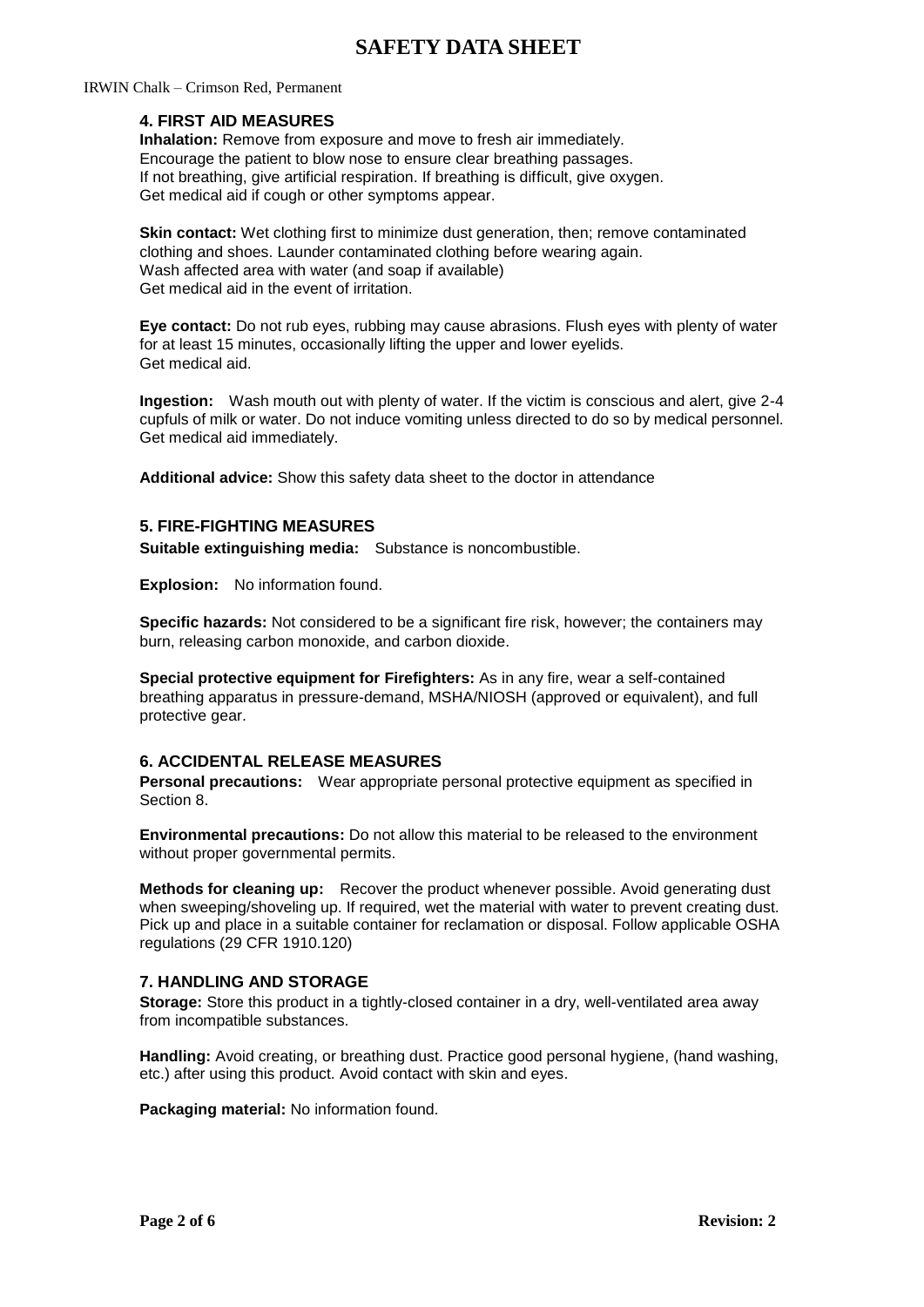# **8. EXPOSURE CONTROLS / PERSONAL PROTECTION Exposure Guidelines**

|                                           |            |                  | Exposure Limit 8-Hour TWA <sup>1</sup> (mg/m <sup>3</sup> ) |                     |                            |
|-------------------------------------------|------------|------------------|-------------------------------------------------------------|---------------------|----------------------------|
| Component                                 | CAS No.    | $%$ by<br>weight | <b>OSHA PEL</b>                                             | <b>ACGIH</b><br>TLV | <b>NIOSH</b><br><b>REL</b> |
| Talc <sup>4</sup>                         | 14807-96-6 | $18-22$          | $10^{2,5}$ , 3.3 <sup>3,5</sup>                             | $2^3$               | $2^3$                      |
| Red iron oxide - pigment<br>red 101       | 1309-37-1  | 78-82            | $10^{3}$                                                    | 5 <sup>3</sup>      | 5                          |
| Silica-Crystalline<br>Quartz <sup>4</sup> | 14808-60-7 | $0.1 - 1.0$      | $0.05^{3}$                                                  | 0.025 <sup>3</sup>  | 0.05 <sup>3</sup>          |

 $1$  TWA = Time-weighted average

<sup>2</sup> Total dust.

 $\overline{a}$ 

<sup>3</sup> Respirable dust.

<sup>4</sup> Talc may contain crystalline silica at levels between 0.1 and 1.0 % and varies naturally.

<sup>5</sup> Using the OSHA quartz formula, this PEL was calculated assuming crystalline silica content of 1.0% in this ingredient.

**Exposure and Engineering Controls:** Facilities storing or utilizing this material should have potable water available for washing eyes and skin. Use sufficient general area (or outdoor) ventilation. Local exhaust ventilation should be used if airborne concentrations of dust exceed limits cited in Section 8.

#### **Personal protective equipment:**

#### **Hand protection:** Wear protective gloves

**Eye protection:** Wear safety glasses, or chemical goggles in windy conditions or where eye contact is possible.

**Respiratory protection:** When engineering controls are not sufficient to reduce exposure, seek professional advice prior to respirator selection and use. Follow the OSHA respirator regulations found in 29CFR 1910.134 or European Standard EN 149. Always use a NIOSH or European Standard EN 149 approved respirator when necessary.

**Hygiene measures:** Wash contaminated clothing before reuse. **Environmental exposure controls:** No information found.

# **9. PHYSICAL AND CHEMICAL PROPERTIES**

| Appearance:                                                 | Powder                |
|-------------------------------------------------------------|-----------------------|
| Color:                                                      | Red                   |
| Odor:                                                       | Odorless.             |
| pH (at 10% solids):                                         | No data available.    |
| Boiling point/range:                                        | No data available.    |
| Melting point/range:                                        | $2,849$ °F (1,565°C). |
| Flash point:                                                | No data available.    |
| Evaporation rate:                                           | No data available.    |
| Vapor density:                                              | No data available.    |
| Solubility in water:                                        | <0.0002 (Trace)       |
| Explosive properties:                                       | No data available.    |
| Oxidizing properties:                                       | No data available.    |
| Vapor pressure:                                             | No data available.    |
| Relative density $(H2O=1)$ :                                | 4.5                   |
| Viscosity:                                                  | No data available.    |
| Partition coefficient (n-octanol/water): No data available. |                       |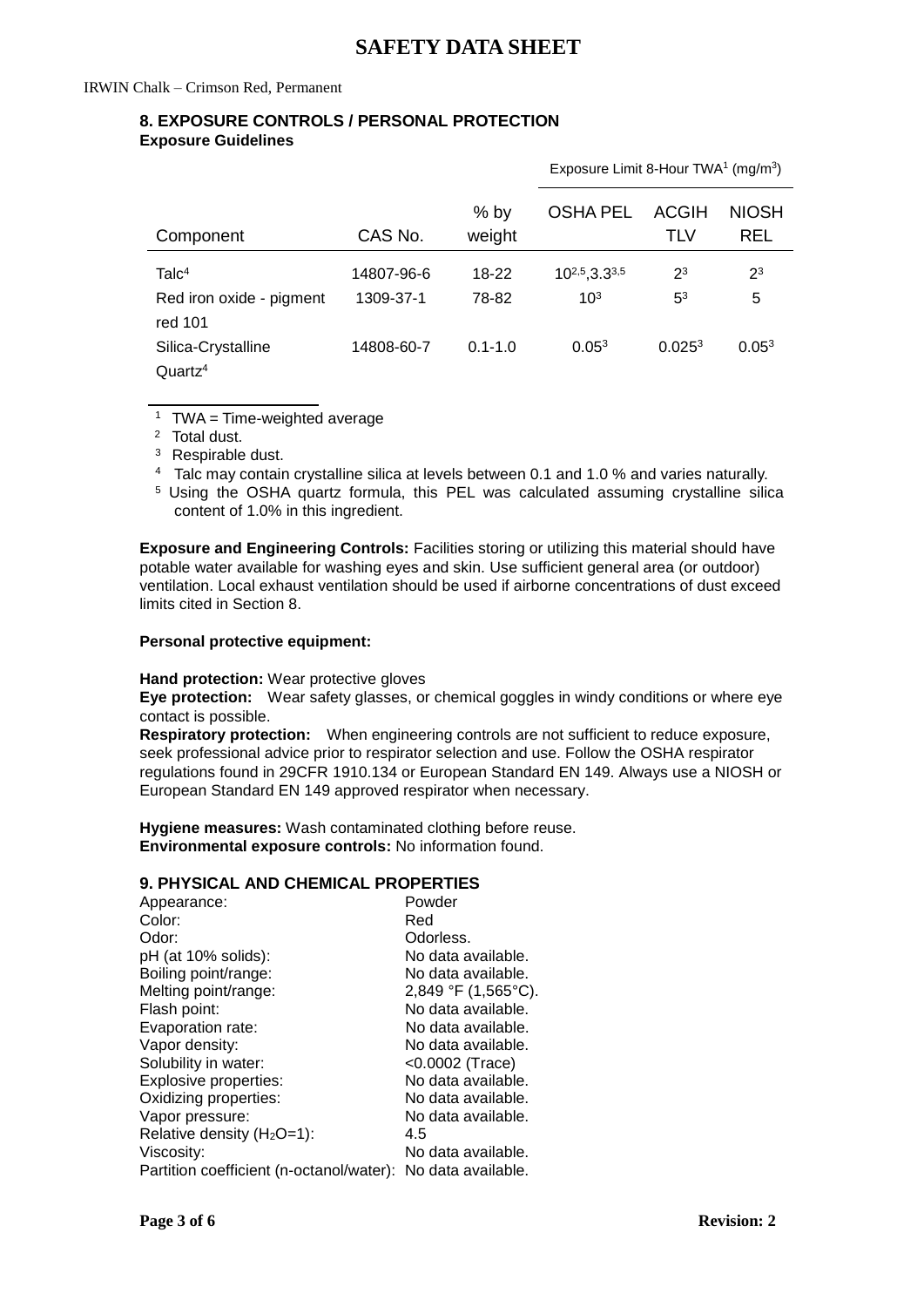IRWIN Chalk – Crimson Red, Permanent

### **10. STABILITY AND REACTIVITY**

**Stability:** Stable under normal temperatures and pressures.

**Hazardous decomposition products:** Carbon monoxide, carbon dioxide, calcium oxide.

**Materials to avoid:** Hydrazine, calcium hypochlorite, performic acid, and bromine pentafluoride.

**Conditions to avoid:** Incompatible materials.

**Hazardous Polymerization:** Does not occur.

#### **11. TOXICOLOGICAL INFORMATION**

Note: Toxicological effects described in this section are those that would be expected based on data from the components of this product.

**Acute toxicity:** No data reported.

**Inhalation:** (Silica, crystalline quartz) Human: LCL<sub>o</sub>: 300 µg/m<sup>3</sup>/ intermittent exposure over a 10-year period produced pulmonary system effects.

**Skin contact:** (Talc) Human: 0.3mg administered intermittently for 3 days produced mild skin irritation.

**Eye contact:** No data reported.

**Ingestion:** (Iron oxide) Rat: LD<sub>50</sub>: >5,000 mg/kg.

**Chronic toxicity/Carcinogenicity:** Repeated and prolonged inhalation exposure to crystalline silica dust above exposure limits may cause delayed, chronic lung injury (silicosis). When the product is used as intended, dust levels should not exceed exposure limits.

Quartz – crystalline silica:

The International Agency for Research on Cancer (IARC) has designated this substance Group 1, "carcinogenic to humans".

The National Toxicology Program (NTP) has designated this substance: Group K "known to be a human carcinogen"

American Conference of Governmental Industrial Hygienists (ACGIH) has designated this substance A2; suspected human carcinogen. The agent is carcinogenic in experimental animals at dose levels, by route of administration, at sites of histologic type(s) or by mechanism(s) considered relevant to worker exposure. Available epidemiologic studies are conflicting or insufficient to confirm an increased risk of cancer in exposed humans.

#### **12. ECOLOGICAL INFORMATION**

Bioaccumulation: No information found. Aquatic toxicity (fish): Leuciscus idus (Golden Orfe) LCo: >1,000 mg/liter

#### **13. DISPOSAL CONSIDERATIONS**

Waste from residues of this product is not a hazardous waste according to U.S. Environmental Protection Agency (EPA) regulations. Disposal by landfill may be acceptable. Consult an expert on the disposal of recovered material for compliance with state, provincial, and/or local regulations.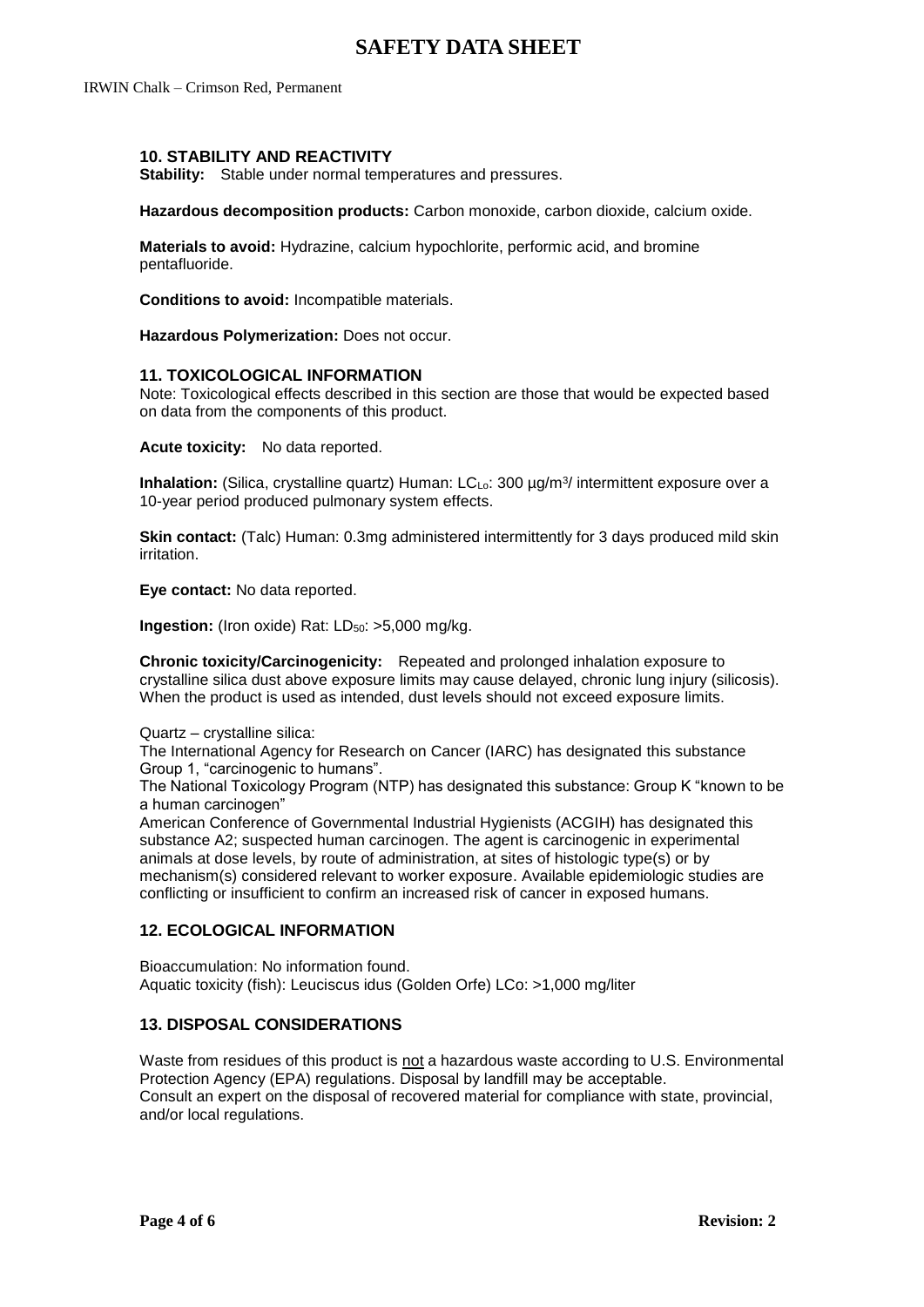IRWIN Chalk – Crimson Red, Permanent

# **14. TRANSPORT INFORMATION**

**U.S. DOT:** Not regulated

**ADR/RID:** Not regulated

**IMDG:** Not regulated

**ICAO/IATA:** Not regulated

### **15. REGULATORY INFORMATION**

#### **U.S. Federal Regulations**

**OSHA:** Ingredients are listed as air contaminants (29 CFR 1910.1000). Hazardous by definition of Hazard Communication Standard (29 CFR 1910.1200).

**TSCA** (Toxic Substance Control Act): All components of this product are listed on the TSCA inventory.

**CERCLA:** Hazardous Substance, (40 CFR 302.4): Not Listed. Extremely Hazardous Substance (40 CFR 355): Not Listed.

**SARA Hazard Category:** This product has been reviewed according to the EPA "Hazard Categories" promulgated under Sections 311 and 312 of the Superfund Amendment and Reauthorization Act of 1986 (SARA Title III) and is considered, under applicable definitions, to meet the following category:

"An immediate (acute) and chronic health hazard."

Chemicals subject to the reporting requirements of Section 313 or Title III of SARA and 40 CFR Part 372: None.

## **STATE REGULATIONS:**

**California's "Safe Drinking Water and Toxic Enforcement Act of 1986" (Proposition 65)**

This product contains the following Proposition 65 regulated materials known to the State of California to cause cancer or reproductive harm. The listed typical amounts are a result of their natural presence in the raw materials from which this product is produced.

Silica-crystalline quartz equal to, or less than 1.0 percent

**CANADA WHIMS:** This product has been classified in accordance with the hazard criteria of the Controlled Products Regulation (CPR), and the SDS contains all of the information required by the CPR.

# **16. OTHER INFORMATION**

The contents and format of this SDS are in accordance with the U.S. Hazard Communication Standard 29 CFR 1910.1200; the Canadian CPR, and Workplace Hazardous Materials Information System (WHMIS); and EEC Commission Directive 1999/45/EC, and EEC Commission Regulation 1907/2006/EC (REACH) Annex II.